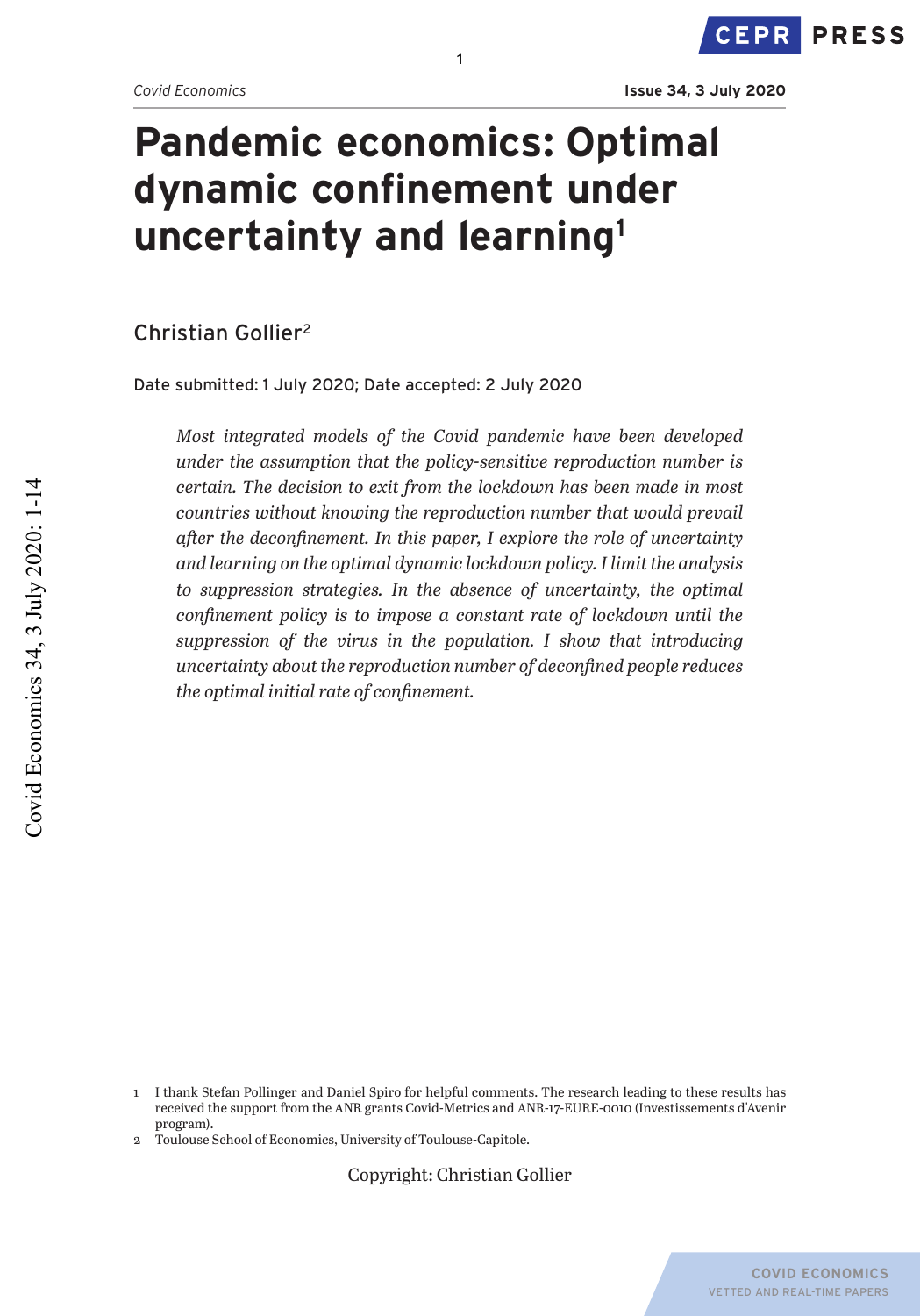# **1 Introduction**

Academic economists have recently spent a huge amount of energy to better understand the science of pandemic dynamics in the face of the emergence of the covid-19. Economists are contributing to the analysis of the covid-19 crisis by integrating economic dimensions to the models, such as the economic cost of social distancing and the statistical value of lives lost. These are key elements necessary for public and private decision-makers interested in shaping strategies and policies that minimize the welfare cost of the crisis. My preferred reading list on this issue as I write this paper is composed of papers by Acemoglu, Chernozhukov, Werning and Whinston (2020), Alvarez, Argent and Lippi (2020), Brotherhood, Kircher, Santos and Tertilt (2020), Favero, Ichino and Rustichini (2020), Fischer (2020), Greenstone and Nigam (2020), Miclo, Spiro and Weibull (2020), Pindyck (2020) and Pollinger (2020). This investment by the profession is impressive and highly policy-relevant. It raised critical debates about, for example, when and how much to deconfine people, who should remain confined longer, the value of testing and tracing, or whether the individual freedom of movement should be limited.

One of the most striking feature of the crisis is the deep uncertainties that surrounded most parameters of the model at the initial stage of the pandemic. To illustrate, here is a short list of the sources of covid-19 uncertainties: The mortality rate, the rate of asymptomatic sick people, the rate of prevalence, the duration of immunity, the impact of various policies (lockdown, social distancing, compulsory masks,...) on the reproduction numbers, the proportion of people who could telework efficiently, and the possibility of cross-immunization from similar viruses. Still, all models that have been built over such a short period of time by economists assumed no parameter uncertainty, and I am not an exception (Gollier, 2020). This is amazing. Large discrepancies between the predictions of these models and their associated "optimal" policies do not illustrate deep disagreements about the dynamics of the pandemic, but rather deep uncertainties about the true values of its parameters. This parameter uncertainty should be recognized and integrated in the modeling. Economists are well aware that uncertainty is typically a key component to explain observed behaviors and to shape efficient policies. Precautionary savings, option value to wait before investing, risk premia on financial markets, insurance demand, risk-sharing and solidarity mechanisms, and preventive efforts are obvious examples to demonstrate that risk and uncertainty are at the heart of the functioning of our society. But in the cases of climate change and covid-19, we most often assume no uncertainty to make policy recommendations in spite of the fact that uncertainty is everywhere in these contexts. I feel this fact as an impressive failure of our profession to be useful to make the world better.

In this paper, I go one step towards including risk in the shaping of efficient pandemic policies. Suppose that a virus has contaminated a small fraction of the population, and that no treatment or vaccine is available. Because of the high lethality of the virus, I suppose that the only feasible strategy is to "crush the (infection) curve" by imposing a partial lockdown. The intensity of the confinement can be adapted in continuous-time to the evolution of the pandemic in order to minimize the total cost of the confinement. Following Pollinger (2020), I show that in the absence of uncertainty, the optimal intensity of the lockdown should be constant over time until the eradication of the virus in the population. The optimal confinement intensity is the best compromise between the short-term cost of increasing the confinement and the long-term benefit of reducing the duration of the confinement. Confining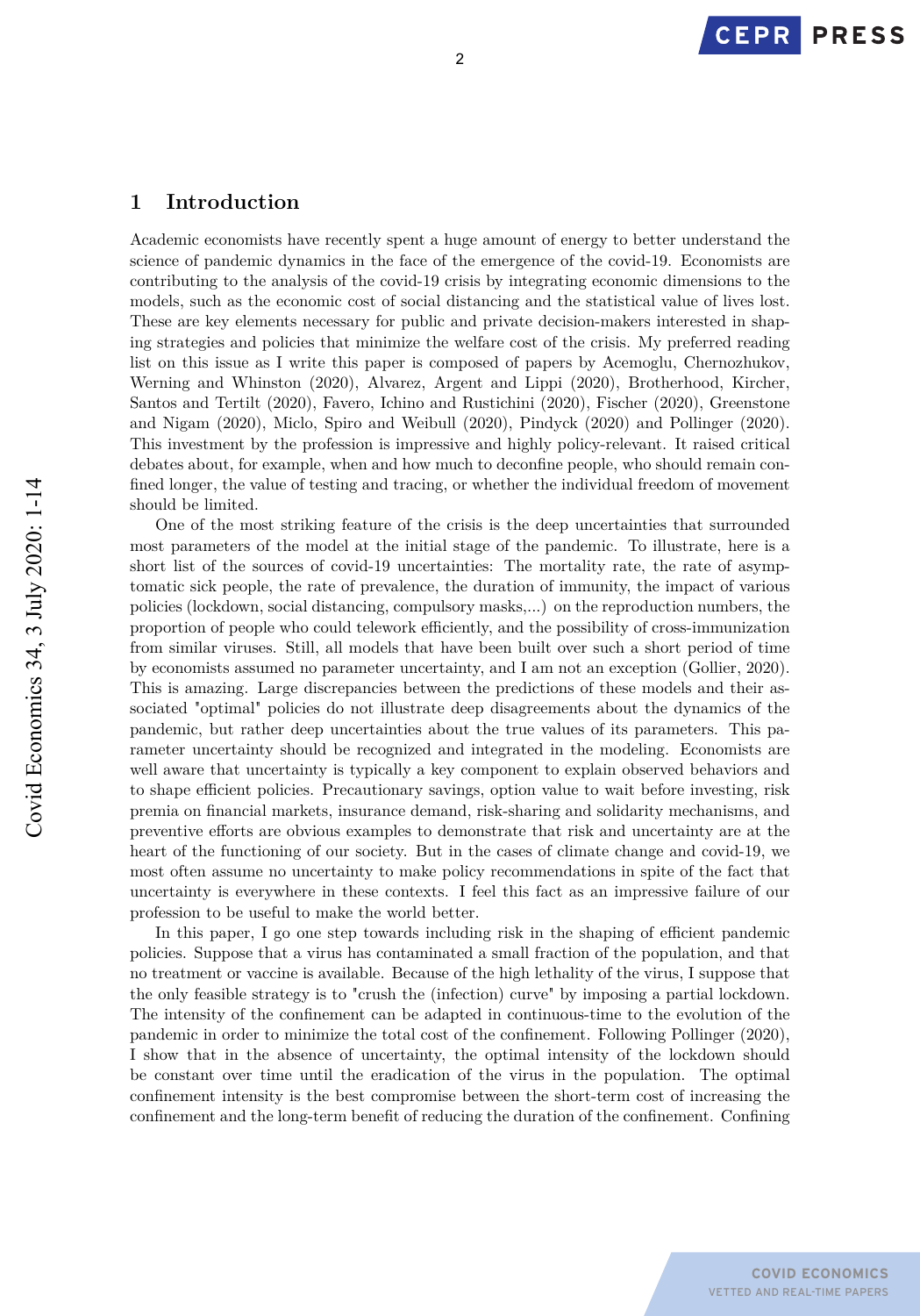

people modifies the reproduction number. Under the standard SIR pandemic model (Kermack and McKendrick, 1927), there is a quadratic relation between the instantaneous intensity of the confinement and the instantaneous reproduction number.

Consider the situation prevailing in the western world in April 2020, after a partial lockdown was imposed. In this context, suppose that the reproduction number under full lockdown is known, but the reproduction number under full deconfinement is uncertain. This uncertainty will evaporate within a few weeks by observing the propagation of the virus under the partial lockdown. How should this uncertainty with learning affect the initial intensity of the lockdown? Surprisingly, I show that it tends to reduce it. To obtain this result, I assume that the representative agent is risk-neutral. However, risk plays a role in this model because of two non-linear interactions: the quadratic relation between the cost of confinement and the instantaneous reproduction number, and the hyperbolic relation between the reproduction number and the duration of the pandemic. This double non-linearity makes the analysis quite complex, and I have been able to prove the main result only in the case of small risk. The calibration exercise suggests that my result holds for large risks too.

There is a long tradition in decision theory and finance on optimal choice under uncertainty and learning to which this paper is related. It is closest to the literature on the option value to wait introduced by McDonald and Siegel (1984) and popularized by Dixit and Pindyck (1994). An important message from this literature is that risk-neutral agents could optimally reduce their initial effort to achieve a long-term goal in order to obtain additional information about the welfare impact of this effort. I obtain a similar result in this pandemic model.

## **2 The model**

My model is based on the classical SIR model developed by Kermack and McKendrick (1927) to describe the dynamics of a pandemic. Each person is either Susceptible, Infected or Recovered, i.e., the health status of a person belongs to  $\{S, I, R\}$ . This implies that  $S_t + I_t$  $R_t = N$  at all dates  $t \geq 0$ . A susceptible person can be infected by meeting an infected person. Following the key assumption of all SIR models, this number of new infections is assumed to be proportional to the product of the densities of infected and susceptible persons in the population, weighted by the intensity of their social interaction. With no further justification, this is quantified as follows:

$$
\frac{dS_t}{dt} = -\beta_t I_t S_t.
$$
\n(1)

I will soon describe how  $\beta_t$ , which measures the intensity of the risk of contagion of a susceptible person by an infected person at date *t*, is related to the social interactions between these two groups and by the confinement policy. Once infected, a person quits this health state at rate  $\gamma$ , so that the dynamics of the infection satisfies the following equations:

$$
\frac{dI_t}{dt} = \beta_t I_t S_t - \gamma I_t.
$$
\n(2)

$$
\frac{dR_t}{dt} = \gamma I_t \tag{3}
$$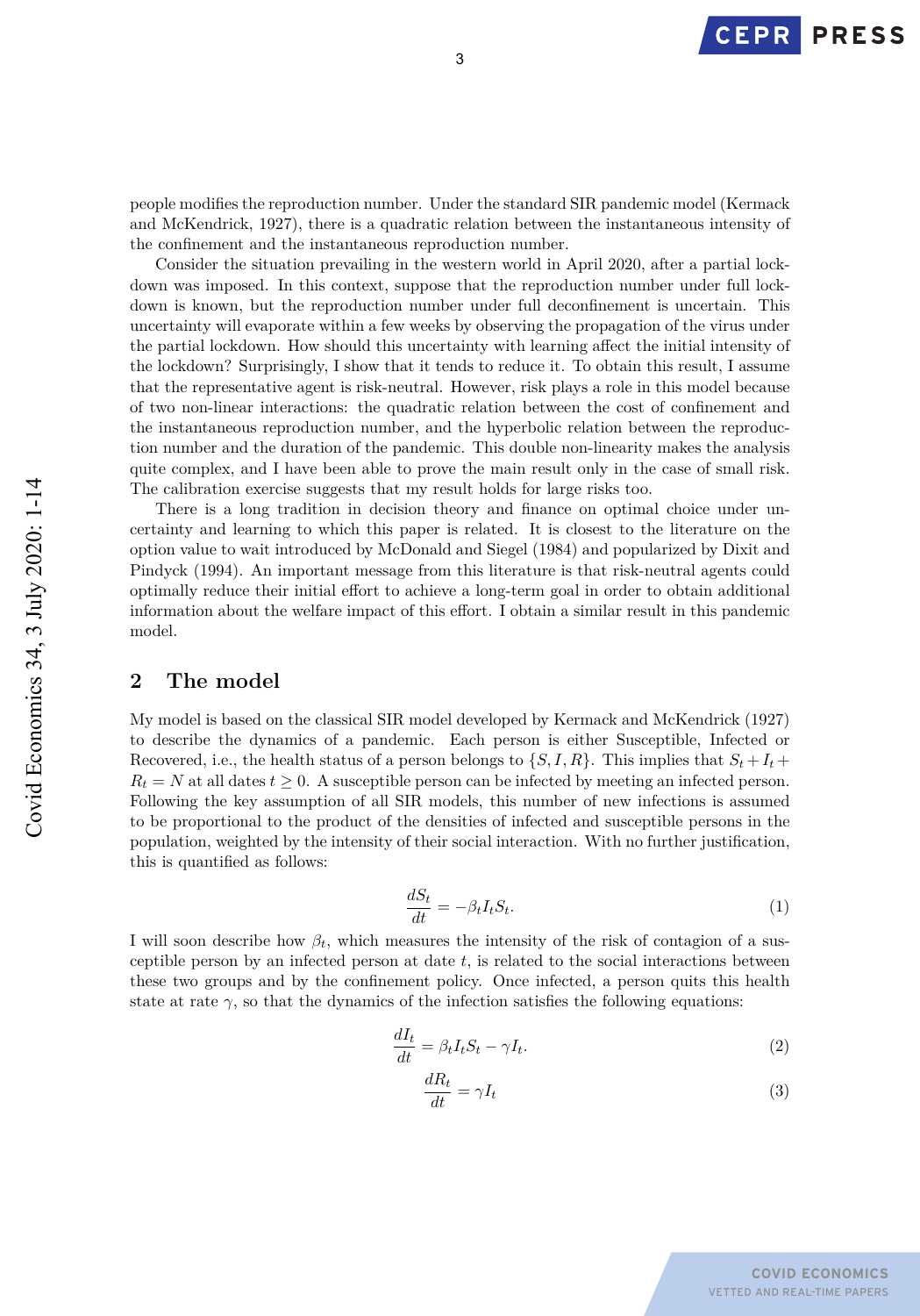**PRESS CEPR** 

The pandemic starts at date  $t = 0$  with  $I_0$  infected persons and  $N - I_0$  susceptible persons. I assume that the virus is eradicated when the number  $I_t$  of infected persons goes below  $I_{min}$ , in which case an aggressive tracing-and-testing strategy is implemented to eliminate the last clusters of the epidemic.

Because on average an infected person remains contagious for a duration  $1/\gamma$ , and because the instantaneous number of susceptible persons infected by a sick person is  $\beta_t S_t$ , the reproduction number at date *t* equals

$$
r_t = \frac{\beta_t S_t}{\gamma}.\tag{4}
$$

Herd immunity is obtained when the number of infected persons start to decrease over time. From equation (2), this is obtained when the number of susceptible persons goes below the herd immunity threshold  $S^* = \gamma/\beta_t$ , i.e., when the reproduction number goes below 1. In this paper, I focus on policies aimed at "crushing the curve", where *r<sup>t</sup>* remains permanently below unity. Other policies, such as the laissez-faire policy or policies aimed at "flattening the curve", consist in building herd immunity through a rapid or gradual infection of a large fraction of the population, implying a large health cost but a limited economic cost. When crushing the curve, a sufficiently strong confinement is imposed to the population to maintain the reproduction number permanently below 1, so that the virus is eradicated relatively quickly. Under this family of scenarios, the number  $S_t$  of susceptible persons remain close to unity, very far from herd immunity under the laissez-faire policy. This implies that the changes in  $I_tS_t$  in equation (2) mostly comes from changes in  $I_t$ . Following Pollinger (2020), I therefore simplifies the SIR dynamic described above into a single differential equation:

$$
\frac{dI_t}{dt} = (\beta_t I_t S - \gamma) I_t,\tag{5}
$$

where *S* is the average number of susceptible persons during the pandemic. This approximation of the SIR model is exact when the ratio of infected to susceptible is close to zero.

I examine policies of social distancing and lockdown. Let *x* denote the intensity of this policy. One can interpret *x* as a measure of the fraction of people that are confined. For simplicity, I assume that infected people are asymptomatic and that there is no PCR test, so that one cannot discriminate the intensity of confinement on the basis of the health status. This means that *x* is the fraction of people, both infected or susceptible, who are confined. A free infected person has a reproduction number  $r_f = \beta_f S/\gamma$ . I assume that there is no herd immunity at the start of the pandemic, i.e., that  $r_f$  is larger than unity, or  $\beta_f S > \gamma$ . The confinement reduces this number to  $r_c = \beta_c S/\gamma$ , with  $\beta_c \leq \beta_f$ . I assume that the full confinement of the population crushes the curve in the sense that  $r_c < 1$ , or  $\beta_c S \leq \gamma$ .

As said earlier, a crucial element of the SIR model is that the speed of infection is proportional to the product of the numbers of people infected and susceptible. Confining people reduces both the number of infected people and the number of susceptible persons, implying a quadratic relation between the intensity *x* of the confinement and propagation of the virus in the population (Acemoglu, Chernozhukov, Werning and Whinston (2020)). From this observation, the pandemic parameter  $\beta_t$  takes the following form:

$$
\beta_t = \beta(x_t) = (\beta_c x_t + \beta_f (1 - x_t))(1 - x_t).
$$
\n(6)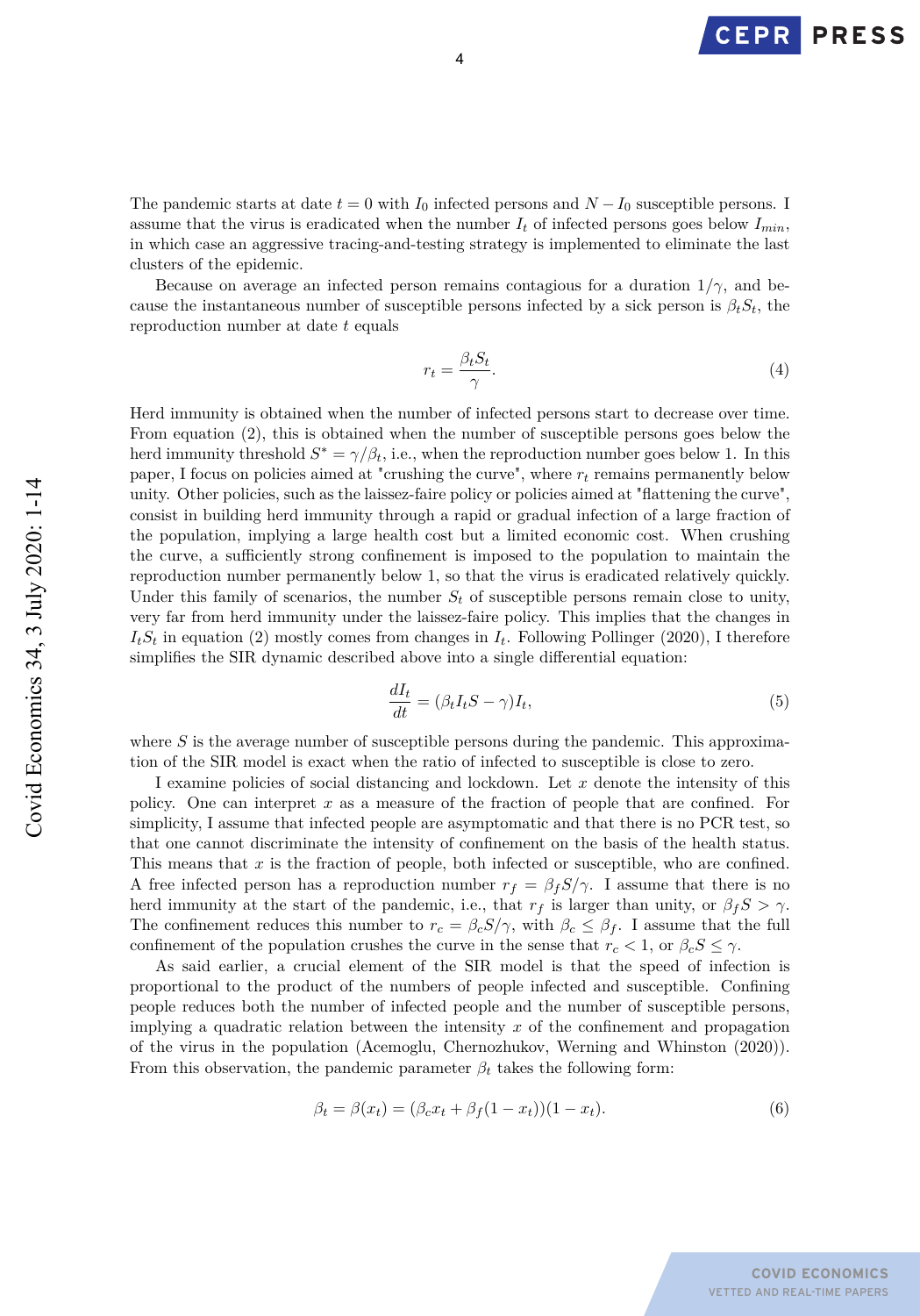

The true contagion rate  $\beta_c x_t + \beta_f (1 - x_t)$  of infected people is a weighted average of the contagion rates  $\beta_c$  and  $\beta_f$  of infected people who are respectively confined and let free to live their life. They meet a reduced fraction  $1 - x$  of susceptible people, because the remaining fraction *x* is lockdown. The quadratic nature of this relation plays a crucial role in this paper. The lockdown has also an economic cost. I assume that the instantaneous cost of confining a fraction *x* of the population at date *t* is equal to  $wx$ , where  $w > 0$  can be interpreted as the sum of the wage and psychological costs of confinement. Abstracting from discounting given the short duration of the pandemic when crushing the curve, the objective of the policy is to minimize the total cost of the health crisis. This yields the following value function:

$$
V(I) = \min_{x(.)} \quad w \int_0^T x(t)dt \quad \text{s.t. } I_0 = I \text{ and } I_T = I_{min},
$$
 (7)

where  $I$  is the current rate of prevalence of the virus in the population. The termination date corresponds to the time when the rate of prevalence of the virus attains the eradication threshold *Imin*. Observe that I assume an objective that ignores the potential lethality of the virus. But even when the virus is lethal, policies aimed at crushing the curve typically yields economic costs that are at least one order of magnitude larger than the value of lives lost (Gollier (2020)), thereby justifying this objective of minimizing costs.

## **3 Optimal suppression under certainty**

Pollinger (2020) derives the solution of a more general version of this dynamic problem under certainty. Using backward induction, problem (7) can be rewritten as follows:

$$
\begin{array}{rcl} V(I) & = & \min\limits_x & w x \Delta t + V(I+(\beta(x)S-\gamma)I\Delta t) \\ & \approx & \min\limits_x & w x \Delta t + V(I)+(\beta(x)S-\gamma)IV'(I)\Delta t, \end{array}
$$

or, equivalently,

$$
0 = \min_{x} wx + (\beta(x)S - \gamma)IV'(I). \tag{8}
$$

The first-order condition of this problem is

$$
w = -\beta_x(x^*) SIV'(I),\tag{9}
$$

Under this notation,  $\beta_x$  is the derivative of  $\beta$  with respect to *x*. Equation (9) expresses the optimal intensity *x* <sup>∗</sup>(*I*) of confinement as a function of the rate of prevalence of the virus. However, let us guess a constant solution *x* ∗ independent of *I*. From equation (9), this would be the case if  $IV'(I)$  is a constant. In that case, the duration *T* of the pandemic will be such that

$$
I_{min} = I \exp((\beta(x^*)S - \gamma)T). \tag{10}
$$

This equation tells us that there is an hyperbolic relation between the reproduction number and the duration of the pandemic. The total cost under such a constant strategy is

$$
V(I) = wx^*T = \frac{-wx^*}{\beta(x^*)S - \gamma} \ln\left(\frac{I}{I_{min}}\right). \tag{11}
$$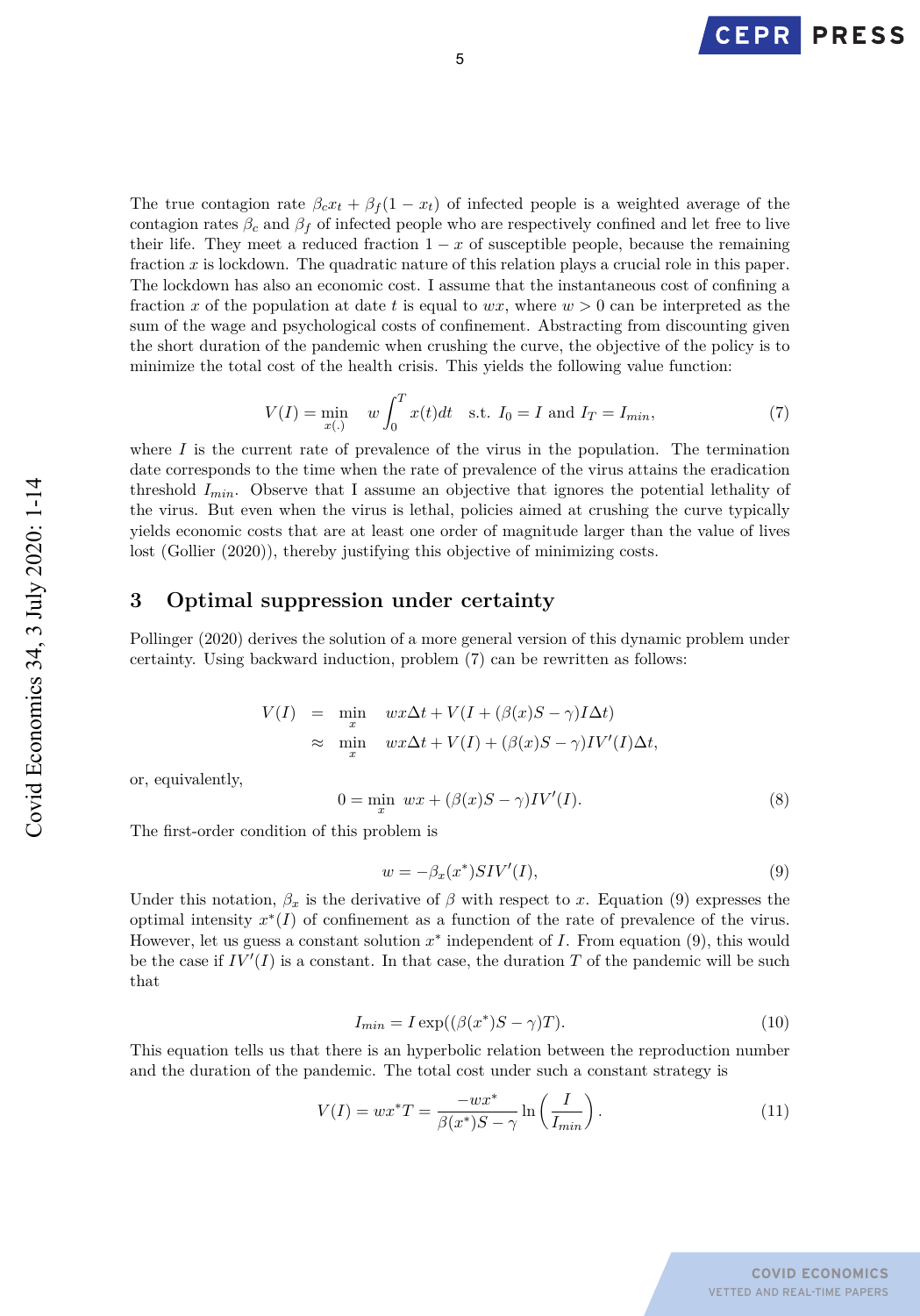

This implies that  $IV'(I)$  is a constant, thereby confirming the guess that it is optimal to maintain a constant intensity of lockdown until the eradiction of the virus. Combining equations (9) and (11) yields the following optimality condition for  $x^*$ :

$$
x^* = \frac{\beta(x^*)S - \gamma}{\beta_x(x^*)S}.
$$
\n(12)

The optimal intensity of lockdown is a best compromise between the short-term benefit of easing the lockdown and the long-term cost of a longer duration of the pandemic. Under the quadratic specification (6) for beta, equation (9) simplifies to

$$
x^* = \sqrt{\frac{\beta_f S - \gamma}{\beta_f S - \beta_c S}} = \sqrt{\frac{r_f - 1}{r_f - r_c}}.
$$
\n(13)

Because  $r_c < 1 < r_f$ , the optimal intensity of confinement is between 0 and 1. For example, if the reproduction number goes from 2 to 0.5 when moving from the laissez-faire to the 100% lockdown, the optimal intensity of confinement is  $\sqrt{2/3} = 81\%$ . I summarize my results under certainty in the following proposition. Its first part is a special case of Pollinger (2020).

**Proposition 1.** *Under certainty, the optimal suppression strategy is to impose a constant intensity of confinement until the virus is eradicated. In the quadratic case (6), the optimal intensity of confinement is*  $\sqrt{(r_f-1)/(r_f-r_c)}$ , where  $r_f$  and  $r_c$  are the reproduction numbers *under respectively the laissez-faire and the full lockdown.*

## **4 Optimal suppression under uncertainty**

Suppose that some parameters of the pandemic are unknown at date 0. Suppose also that the only way to learn the true value of these parameters is to observe its dynamics over time. How should this parameter uncertainty affect the optimal effort to fight the virus in the population? I have not been able to solve the continuous-time version of this dynamic learning problem. I therefore simplified the problem as follows. I assume that parameter  $\beta_f$  is unknown. At date 0, a decision must be made for an intensity  $x_0$  of confinement under uncertainty about  $\beta_f$ . This intensity of confinement will be maintained until date  $\tau$ .<sup>1</sup> Between dates 0 and  $\tau$ , the observation of the propagation of the virus will inform us about *β<sup>f</sup>* . Therefore, at date *τ* , *β<sup>f</sup>* is known and the intensity of confinement is adapted to the information. My objective is to compare the optimal  $x_0$  under uncertainty to the  $x_0$  that would be optimal when ignoring the fact that  $\beta_f$  is uncertain.

This is thus a two-stage optimization problem that I solve by backward induction. From date  $\tau$  on, there is no more uncertainty. As observed in the previous section, it is optimal to revise the confinement policy to the information about the true  $\beta_f$ . We know from the previous section that the optimal contingent policy  $x^*(\beta_f)$  is constant until the eradication of the virus. The minimal total cost of this policy is denoted  $V(I_{\tau}, \beta_f)$ . Combining equations  $(11)$  and  $(12)$ , it is equal to

$$
V(I_{\tau}, \beta_f) = \frac{-w}{\beta_x(x^*(\beta_f))S} \ln\left(\frac{I_{\tau}}{I_{min}}\right). \tag{14}
$$

<sup>&</sup>lt;sup>1</sup>I assume that  $\tau$  is small enough so that  $I_{\tau}$  is larger than  $I_{min}$  with probability 1.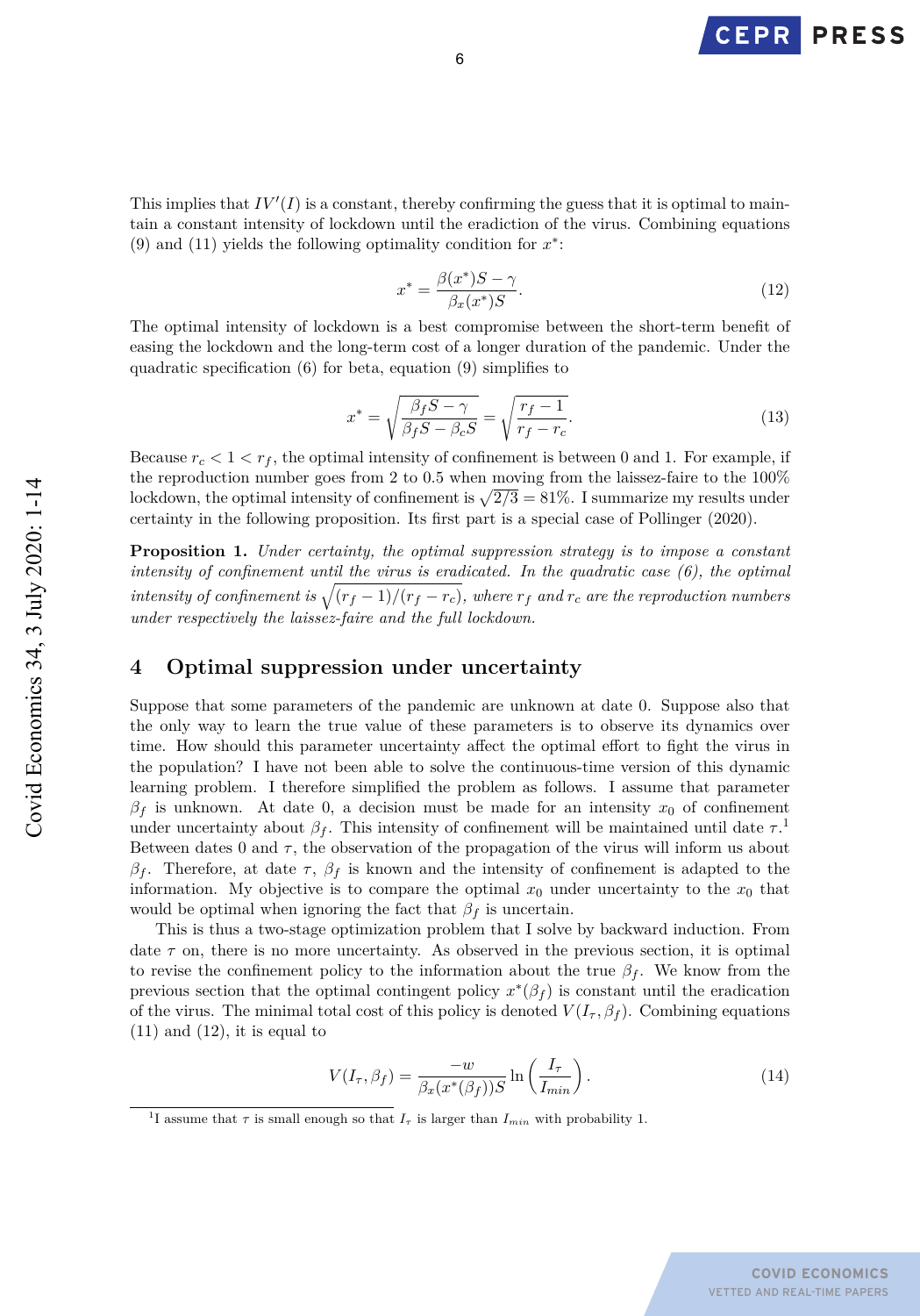**PRESS** 

It is a function of the rate of prevalence  $I_{\tau}$  of the virus observed at date  $\tau$  and of the pandemic parameter  $\beta_f$  observed during the first stage of the pandemic.

The first stage of the pandemic takes place under uncertainty about  $\beta_f$ . I assume risk neutrality, so that the objective is to minimize the expected total cost of the suppression strategy:

$$
W_0 = \min_{x_0} wx_0 \tau + EV(I_\tau, \beta_f),\tag{15}
$$

where  $I_{\tau} = I_0 \exp((\beta(x_0, \beta_f)S - \gamma)\tau)$  is also a function of random variable  $\beta_f$ . The first-order condition of this stage-1 problem can be written as follows:

$$
E\left[F(x_0^*, \beta_f)\right] = 1,\t(16)
$$

with

$$
F(x_0, \beta_f) = \frac{\beta_x(x_0, \beta_f)}{\beta_x(x^*(\beta_f), \beta_f)}.
$$
\n(17)

In the absence of uncertainty, i.e., when  $\beta_f$  takes value  $\beta_{f0}$  with probability 1, the optimal solution is the solution of equation (16) in that particular case, which implies

$$
x_0^* = x^*(\beta_{f0}).
$$
\n(18)

How does the uncertainty and learning about  $\beta_f$  affect the optimal effort to mitigate the pandemic? Because  $\beta$  is a convex function of the mitigation effort *x*, function *F* is increasing in *x*<sub>0</sub>. By Jensen's inequality, equation (16) implies that the uncertainty affecting  $\beta_f$  reduces the optimal initial mitigation effort if an only if *F* is convex in its second argument. I have not been able to demonstrate a general result of this nature. I therefore limited my analysis to the case of a small risk surrounding  $\beta_f$ . More precisely, suppose that  $\beta_f$  is distributed as  $\beta_{f0} + h\epsilon$ , where  $\beta_{f0}$  is a known constant,  $\epsilon$  is a zero-mean random variable and h is an uncertainty-intensity parameter. I examine the sensitivity of the optimal confinement  $x_0^*$  as a function of the intensity *h* in the neighborhood of  $h = 0$ . In the Appendix, I demonstrate that *F* is locally convex in its second argument, i.e., that  $x_0^*(h)$  is decreasing in *h* in the neighborhood of  $h = 0$ . More precisely, I show that  $x_0^{*'}(0) = 0$  and  $x_0^{*''}(0) < 0$ . This yields the following main result of the paper.

**Proposition 2.** *Consider the quadratic case (6). Introducing a small risk about the transmission rate*  $\beta_f$  *reduces the optimal initial intensity of confinement.* 

Proof: See Appendix.

#### **5 Calibration exercise**

In this section, I quantify the negative impact of uncertainty on the optimal confinement in the learning stage 1. I solve numerically the optimality condition (16) in the quadratic context. This equation takes the following form in that case:

$$
E\left[\frac{(2\beta_f - \beta_c)S - 2(\beta_f - \beta_c)Sx_0^*}{(2\beta_f - \beta_c)S - 2\sqrt{(\beta_f - \beta_c)S(\beta_f S - \gamma)}}\right] = 1
$$
\n(19)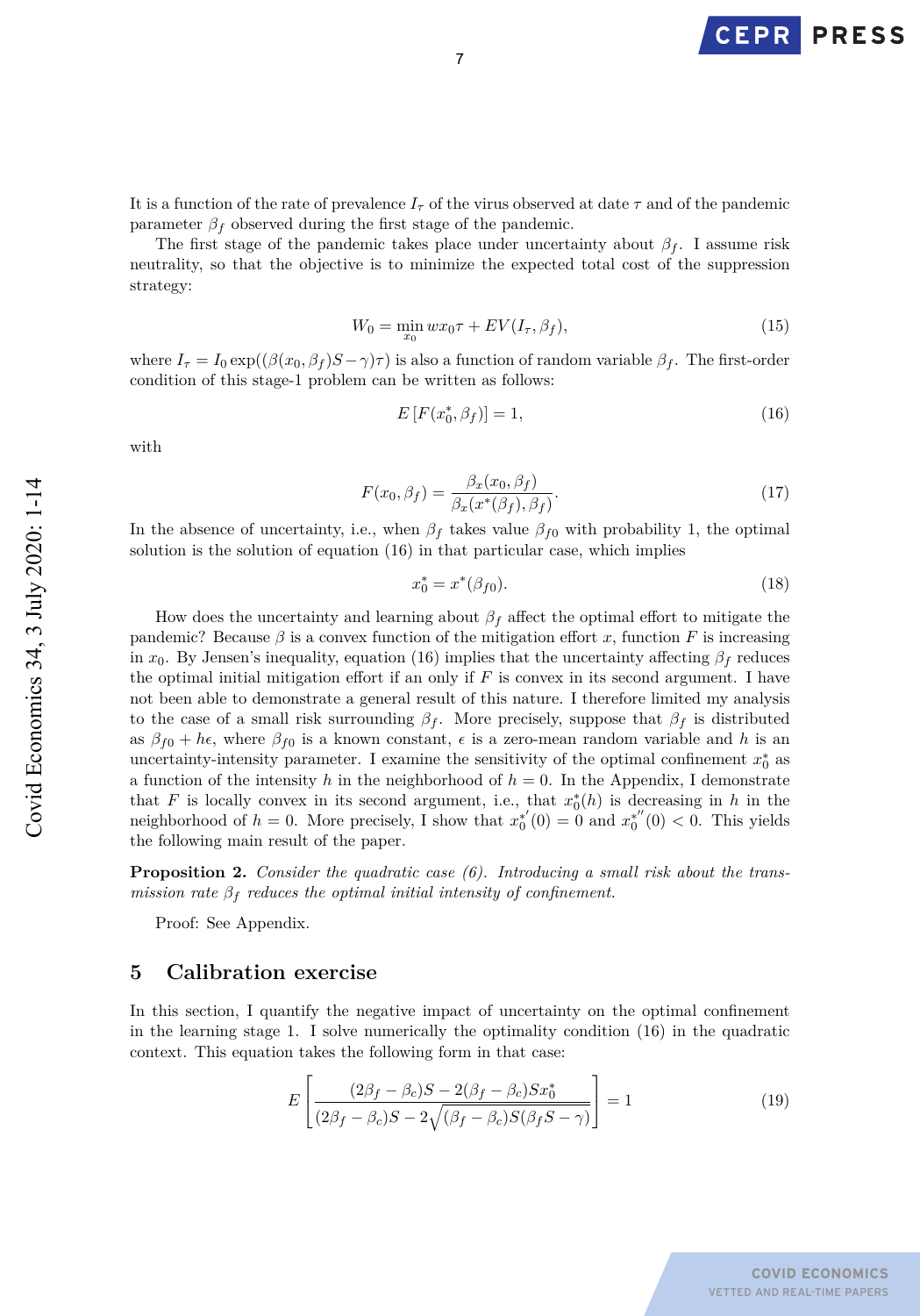



Figure 1: Optimal confinement  $x_0^*$  in stage 1 as a function of the intensity *h* of the uncertainty. I assume that  $r_c = 0.5$  and  $r_f = 1.5 + h\epsilon$ , with  $\epsilon \sim (-1, \pi; \pi/(1-\pi), 1-\pi)$ .

It yields the following solution:

juin-2020

$$
x_0^* = \frac{E\left[\frac{\sqrt{(r_f - r_c)(r_f - 1)}}{2r_f - r_c - 2\sqrt{(r_f - r_c)(r_f - 1)}}\right]}{E\left[\frac{r_f - r_c}{2r_f - r_c - 2\sqrt{(r_f - r_c)(r_f - 1)}}\right]},\tag{20}
$$

where  $r_f = \beta_f S/\gamma$  and  $r_c = \beta_c S/\gamma$  are the reproduction numbers in the laissez-faire and total lockdown respectively. I first describe a simulation in the spirit of the covid-19. There has been much debate about the reproduction number under the laissez-faire policy. Ferguson et al. (2020) assumed that it was between 2 and 2.6 at the beginning of the pandemic. However, I focus in this paper on a post-lockdown situation in which people have learned the benefit of washing hands, bearing masks and basic social distancing behaviors. Therefore, the expected reproduction number under the laissez-faire in this new situation is probably smaller than 2. I assume an expected value of  $Er_f = 1.5$ . For France, Santé Publique France<sup>2</sup> has estimated the reproduction number at different stages of the pandemic. It was estimated at 0.8 at the end of the strong confinement period in May. Because the confinement was partial, this observation is compatible with a *r<sup>c</sup>* equaling 0.5.

In Figure 1, I describe the optimal intensity  $x_0^*$  in stage 1 as a function of the intensity *h* of the uncertainty surrounding  $r_f$ , with  $r_f = 1.5 + h\epsilon$ , with  $E\epsilon = 0$ . More specifically, I consider binary distribution with  $\epsilon \sim (-1, \pi; \pi/(1-\pi), 1-\pi)$ . In order to keep  $r_f$  above 1 with probability 1, I consider risk intensities *h* between 0 and 0.5. Under certainty ( $r_f = 1.5$ ) with probability 1, I consider tisk intensities *h* between 0 and 0.5. Under certainty  $(r_f = 1.5$  with certainty, or  $h = 0$ , the optimal intensity of confinement is a constant  $\sqrt{0.5} = 70.7\%$ .

<sup>2</sup>https://www.santepubliquefrance.fr/maladies-et-traumatismes/maladies-et-infectionsrespiratoires/infection-a-coronavirus/documents/bulletin-national/covid-19-point-epidemiologique-du-11-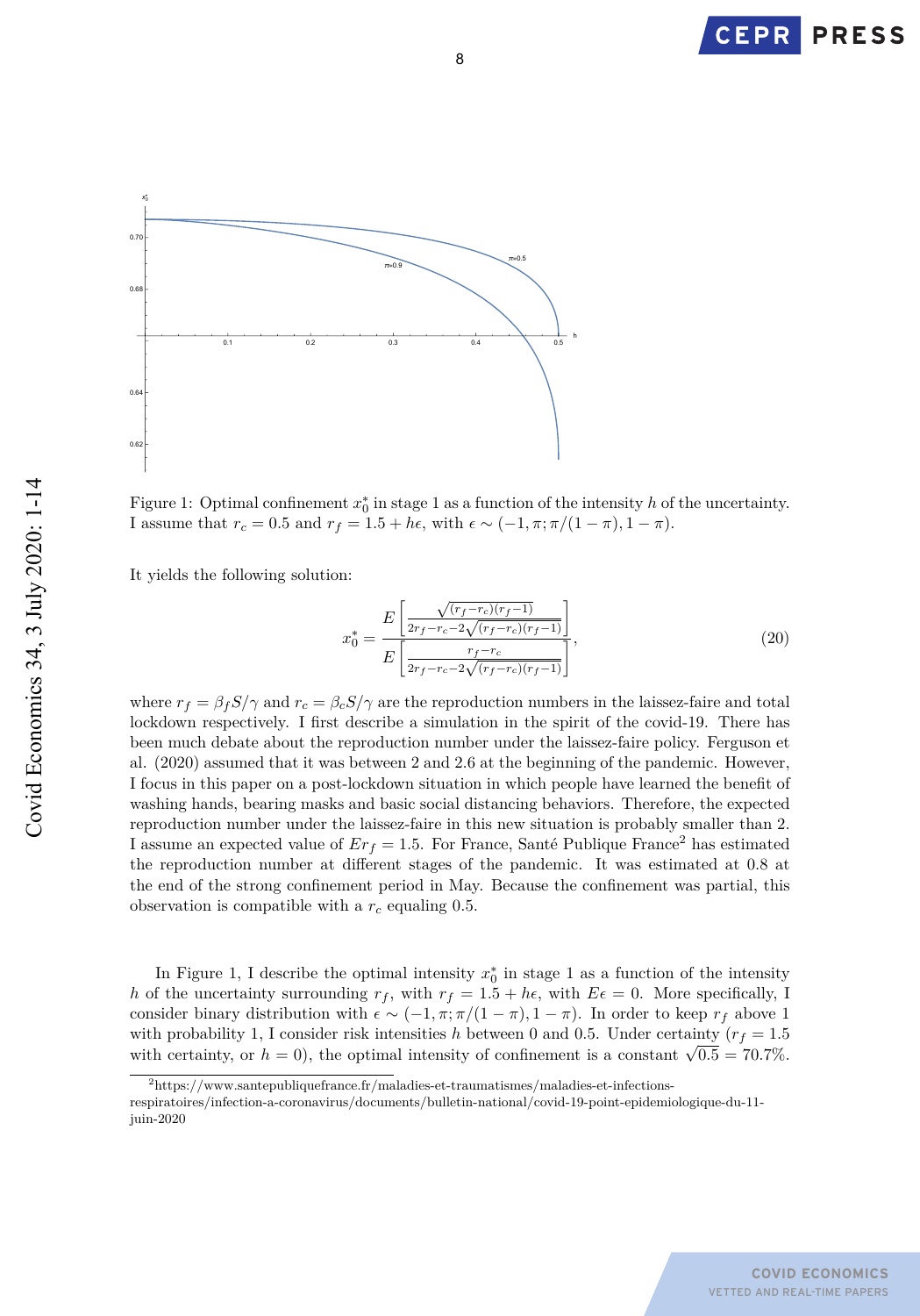



9

Figure 2: Percentage reduction in the optimal confinement  $x_0^*$  in stage 1 due to uncertainty for different values of  $(r_c, \overline{r}_f)$ . I assume that  $r_f$  is distributed as  $(1, 1/2; 2\overline{r}_f - 1, 1/2)$ .

Suppose alternatively that  $r_f$  is either 1 or 2 with equal probabilities. In that case, the optimal confinement goes down to 66.2%. If our beliefs about the reproduction number  $r<sub>f</sub>$ are distributed as 1 with probability 0.9 and 6 with probability 0.1, then the optimal initial confinement goes down to 61*.*4%.

In Figure 2, I describe the percentage reduction in the optimal initial confinement for different  $r_c$  and  $r_f \sim (1, 1/2; 2\overline{r}_f - 1, 1/2)$ . We see that the impact of uncertainty on the optimal confinement is largest when the reproduction numbers in the pre- and post-confinement are close to unity. Suppose for example that  $r_c = 0.9$  and  $r_f = 1.1$ . In this context of certainty, the optimal confinement is 70.7%. If  $r_f$  is distributed as  $(1, 1/2; 1.2, 1/2)$ , the optimal initial confinement goes down to 34.7%, a 51% reduction in the initial mitigation effort.

### **6 Concluding remarks**

The uncertainty surrounding the reproduction number when reducing the strength of the lockdown is an argument in favor of lowering the intensity of this lockdown in the learning phase of the pandemic. This rather surprising result is the outcome of two non-linearities of the model. First, the duration of the pandemic is an hyperbolic function of the reproduction number. Second, the reproduction number is a quadratic function of the cost of confinement. These two non-linearities explain why one should be sensitive to the uncertainty when shaping the confinement policy, but I confess that these observations do not explain why this uncertainty should reduce the optimal confinement at the first stage of the pandemic. More work should be done to explain this result.

This research opens a new agenda of research that I am glad to share with the readers of this paper. For example, shame on me, I assume here risk neutrality, in spite of the large size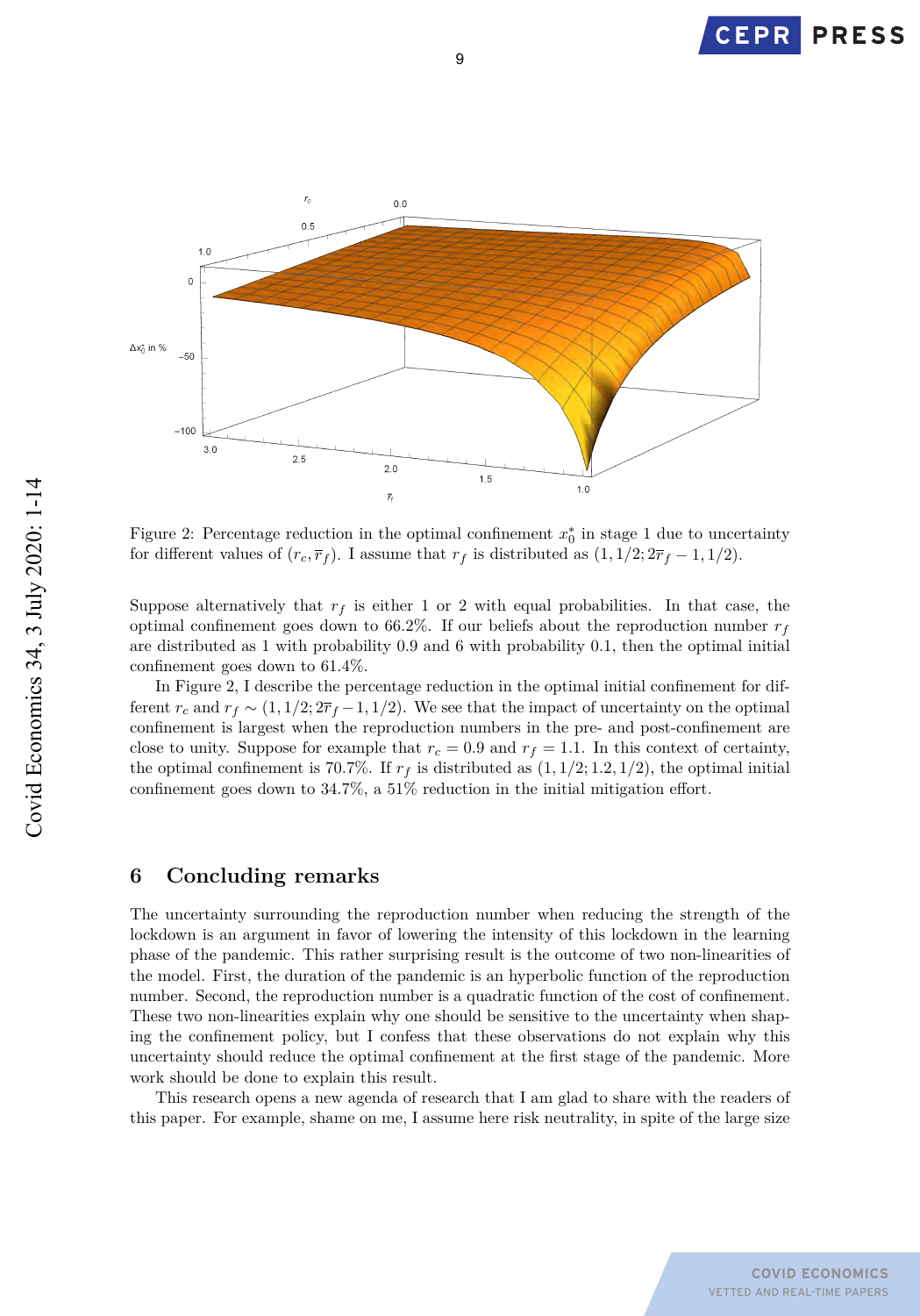

of the risk and its correlation with aggregate consumption. Could there be a precautionary motive for a larger initial intensity of the confinement? No doubt that my result should be refined in that direction. Also, I limited the analysis to suppression policies. This restriction was necessary to simplify the dynamic equations of the generic SIR model, so that the assumption of an almost constant number of susceptible people in the population is a reasonable approximation. This excludes the possibility to compare the optimal solution among this family of policies to other plausible policies, in particular policies aimed at attaining a high rate of herd immunity. Introducing uncertainty in the generic SIR model and measuring its impact on the optimal policy is another promising and useful road for research. In my to-do list, I also have the exploration of other sources of uncertainty, such as not knowing the rate of prevalence, the fraction of the population already immunized, or the time of arrival of a vaccine. Finally, because the value of lives lost associated to most suppression strategies is typically one or two orders of magnitude smaller than the direct economic cost of the lockdown, I assumed that the objective of the social planner is to minimize the economic cost incurred to eradicate the virus in the population. It would be useful, as in Pollinger (2020), to incorporate the value of lives lost in the objective function.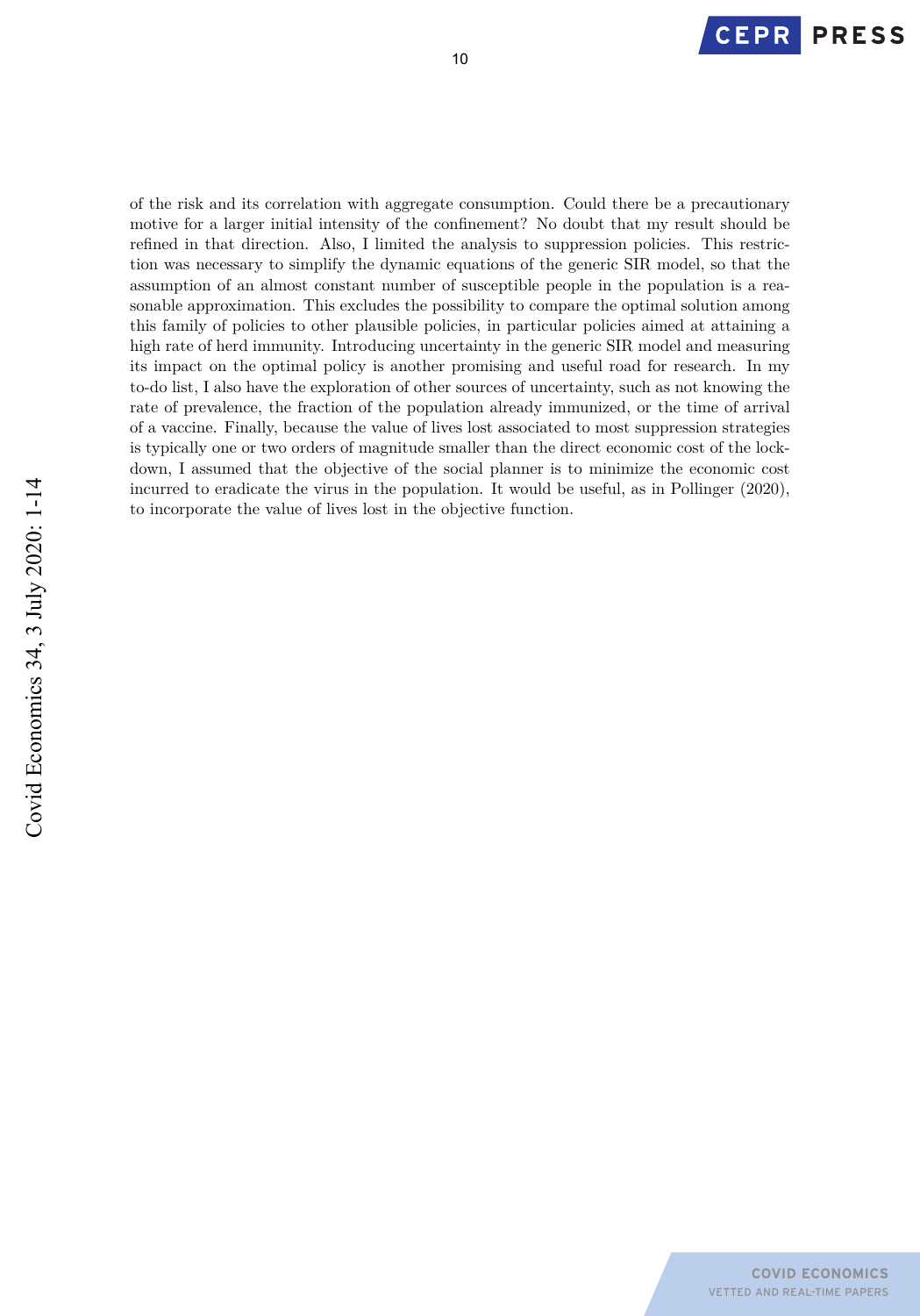

#### **Bibliography**

Acemoglu, D., V. Chernozhukov, Ivan Werning and Michael Whinston, (2020), A multi-risk SIR model with optimally targeted lockdown, NBER WP 27102.

Alvarez, F., D. Argente and F. Lippi, (2020), A simple planning problem for COVID-19 lockdown, *CEPR Covid Economics* 14, 1-32.

Brotherhood, L., P. Kircher, C. Santos and M. Tertilt, (2020), An economic model of covid-19 epidemic: The importance of testing and age-specific policies, mimeo.

Dixit, A.K., and R.S. Pindyck, (1994), *Investment under uncertainty*, Princeton University Press, Princeton.

Favero, C., A. Ichino and A. Rustichini, (2020), Restarting the economy while saving lives under covid-19, WP Bocconi University.

Ferguson, N.M. et al., (2020), Impact of non-pharmaceutical interventions (npis) to reduce covid- 19 mortality and healthcare demand, *CEPR Covid Economics* 2, 60-66.

Fischer, C., (2020), External costs and benefits of policies to address COVID-19, mimeo.

Gollier, C., (2020), Cost-benefit analysis of age-specific deconfinement strategies, *Covid Economics* 24, 1-31.

Greenstone, M., and V. Nigam, (2020), Does social distancing matter?, *Covid Economics* 7, 1-22 (May 2020).

Kermack, W.O., and A.G. McKendrick, (1927), A contribution to the mathematical theory of epidemics, *Proceedings of the Royal Society* 115, 700-721.

McDonald, R. and D. Siegel, (1984), The value of waiting to invest, *Quarterly Journal of Economics*, 101, 707-728.

Miclo, L., D. Spiro and J. Weibull, (2020), Optimal epidemic suppression under an ICU constraint, mimeo, TSE.

Pindyck, R.S., (2020), Covid-19 and the welfare effects of reducing contagion, mimeo, MIT.

Pollinger, S., (2020), Optimal tracing and social distancing policies to suppress COVID-19, mimeo, TSE.

Salje,H., C. Tran Kiem, N. Lefrancq, N. Courtejoie, P. Bosetti, et al., (2020), Estimating the burden of SARS-CoV-2 in France. https://hal-pasteur.archives-ouvertes.fr/pasteur-02548181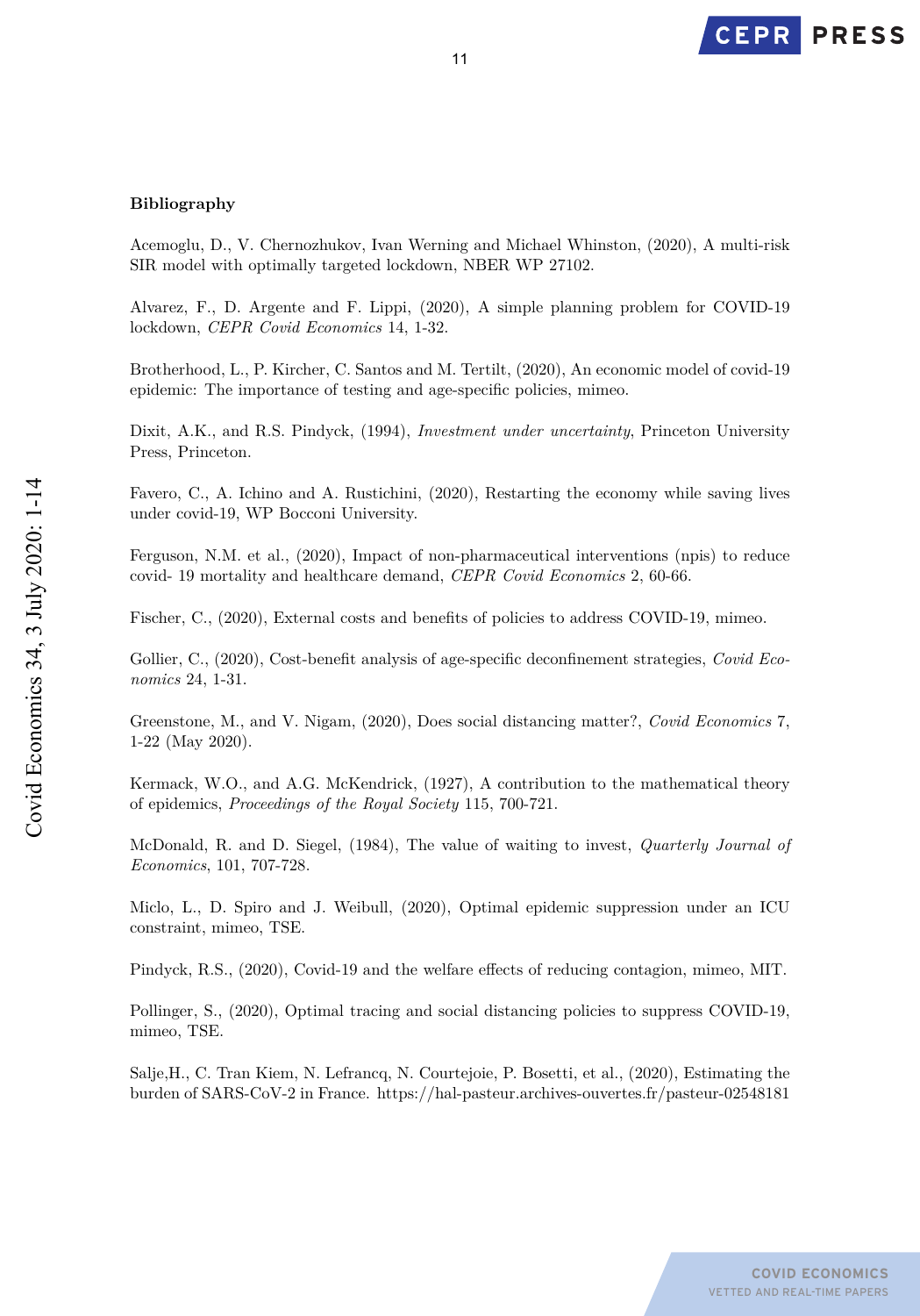

#### **Appendix: Proof of Proposition 2**

In the quadratic case (6), we have that

$$
\beta(x)S - \gamma = (\beta_c x + \beta_f (1 - x))(1 - x)S - \gamma = ax^2 - bx + c,
$$

with

$$
a = (\beta_f - \beta_c)S > 0
$$
  
\n
$$
b = (2\beta_f - \beta_c)S > 0
$$
  
\n
$$
c = \beta_f S - \gamma > 0
$$

Remember that we assume that  $\beta_f S > \gamma$  and that  $\beta_c S < \gamma$ , so the signs of coefficients  $(a, b, c)$ , which are functions of  $\beta_f$ . This also implies that  $\beta(x)S - \gamma$  alternates in sign, implying  $b^2 - 4ac > 0$ . We have that

$$
x^*(\beta_f)=\sqrt{\frac{c}{a}}=\sqrt{\frac{\beta_f S-\gamma}{(\beta_f-\beta_c)S}}
$$

Observe that  $\beta_c S < \gamma$  implies that the optimal stage-2 confinement is smaller than unity. Stage-1 optimality condition (16) is now rewritten as follows:

$$
E\left[\frac{2ax_0^* - b}{2\sqrt{ac} - b}\right] = 1.
$$
\n(21)

*.*

As stated in the main part of the paper, let me parametrize the uncertainty by assuming that  $\beta_f$  is distributed as  $\beta_{f0} + h\epsilon$ , where  $\beta_{f0}$  is a known constant,  $\epsilon$  is a zero-mean random variable and *h* is a measure of the uncertainty. The optimal stage-1 confinement is a function of  $h$ , and is denoted  $x_0^*(h)$ . I examine the properties of this function in the neighborhood of  $h = 0$ . When *h* equals zero, the above equation is solved with

$$
x_0^*(0) = x^*(\beta_{f0}) = \sqrt{\frac{\beta_{f0}S - \gamma}{(\beta_{f0} - \beta_c)S}}
$$

I now estimate  $x_0^* = \partial x_0^* / \partial h$ . To do this, I fully differentiate the optimality condition (21) with respect to *h*, taking account of the fact that  $(a, b, c)$  are functions of  $\beta_f = \beta_{f0} + h\epsilon$ . Let *d* be equal to *ac*. I obtain

$$
E\left[\frac{(2a'x_0^* - b')\,\varepsilon + 2ax_0^{*'}}{2\sqrt{d} - b} - \frac{(2ax_0^* - b)\varepsilon}{(2\sqrt{d} - b)^2} \left(\frac{d'}{\sqrt{d}} - b'\right)\right] = 0.\tag{22}
$$

When *h* equals zero, coefficients *a*, *b*, *c* and *d* are constant. Because  $E\epsilon$  equals zero, the above equation has a single solution

$$
x_0^{*'}(0) = 0 \tag{23}
$$

when evaluating it at  $h = 0$ . At the margin, introducing a zero mean risk for the reproduction number has no effect on the optimal mitigation effort in stage 1.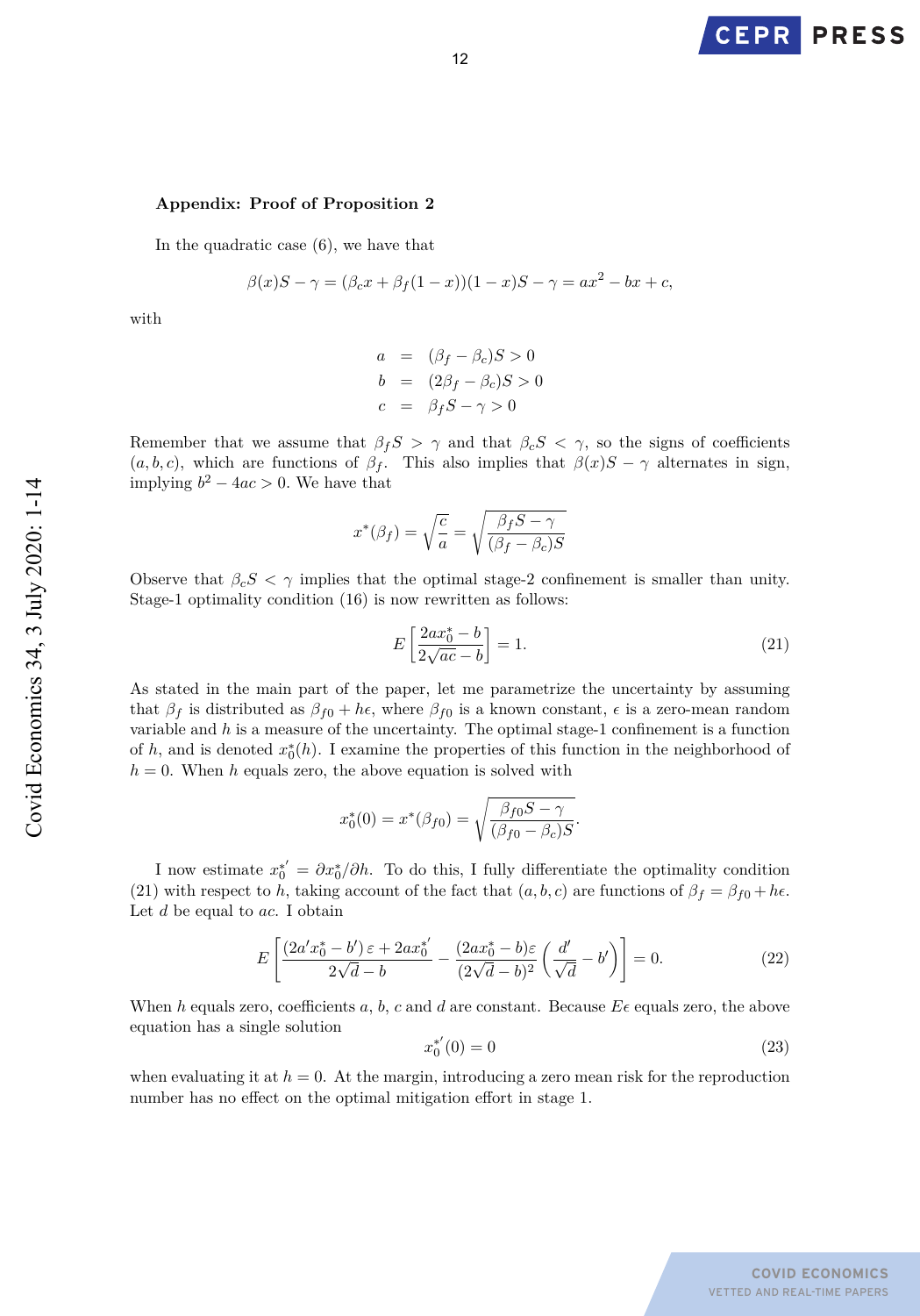

Let me now turn to  $x_0^{*''} = \frac{\partial^2 x_0^*}{\partial h^2}$ . Let me specifically evaluate this second derivative at  $h = 0$ . Fully differentiating equation (22) with respect to  $h$ , and using property (23) yields

$$
0 = \frac{(2a''x_0^* - b'')\sigma^2 + 2ax_0^{*''}}{2\sqrt{d} - b} - 2\frac{(2a'x_0^* - b')\sigma^2}{(2\sqrt{d} - b)^2} \left(\frac{d'}{\sqrt{d}} - b'\right) - \frac{(2ax_0^* - b)\sigma^2}{(2\sqrt{d} - b)^2} \left(\frac{d''}{\sqrt{d}} - \frac{1}{2}\frac{d'^2}{d^{\frac{3}{2}}} - b''\right) + 2\frac{(2ax_0^* - b)\sigma^2}{(2\sqrt{d} - b)^3} \left(\frac{d'}{\sqrt{d}} - b'\right)^2,
$$

where  $\sigma^2 = E\epsilon^2$  is the variance of  $\epsilon$ . This is equivalent to

$$
2a\sigma^{-2}x_0^{*''}(0) = -\left(2a''\sqrt{\frac{c}{a}} - b''\right) + 2\frac{\left(2a'\sqrt{\frac{c}{a}} - b'\right)}{2\sqrt{d} - b}\left(\frac{d'}{\sqrt{d}} - b'\right) + \left(\frac{d''}{\sqrt{d}} - \frac{1}{2}\frac{d'^2}{d^{\frac{3}{2}}} - b''\right) - \frac{2}{2\sqrt{d} - b}\left(\frac{d'}{\sqrt{d}} - b'\right)^2.
$$

We have that  $a' = S$ ,  $b' = 2S$ ,  $d' = S(b - \gamma)$  and  $d'' = 2S^2$ . This allows me to rewrite the above equation as

$$
\frac{2a\sigma^{-2}}{S^2}x_0^{*\prime\prime}(0) = \frac{4\left(\sqrt{\frac{c}{a}}-1\right)}{2ac - b\sqrt{ac}}\left((b-\gamma) - 2\sqrt{ac}\right) + \frac{2ac - \frac{1}{2}(b-\gamma)^2}{(ac)^{3/2}} - \frac{2}{2(ac)^{3/2} - abc}\left((b-\gamma) - 2\sqrt{ac}\right)^2.
$$

Because  $b^2 - 4ac$  is positive, we obtain that  $x_0^{*''}(0)$  is negative if and only if

$$
(3(b - \gamma)^2 - 4c(b - \gamma) - 4ac) (ac)^{1/2} - 2abc + 4ac\gamma + 8ac^2 \le \frac{1}{2}b(b - \gamma)^2, \qquad (24)
$$

or, equivalently,

$$
\left(3S^2\beta_c^2 - 2S(2S\beta_f + \gamma)\beta_c + \left(4\gamma S\beta_f - \gamma^2\right)\right)^2 \left(\beta_f(\beta_f S - \gamma) - (\beta_f S - \gamma)\beta_c\right)
$$
  
-S\left(-\frac{1}{2}S^2\beta\_c^3 + \left(5S^2\beta\_f - 3S\gamma\right)\beta\_c^2 + \left(-4S^2\beta\_f^2 - 2\gamma S\beta\_f + \frac{7}{2}\gamma^2\right)\beta\_c + 4S\gamma\beta\_f^2 - 3\gamma^2\beta\_f\right)^2 \le 0.

Let me use the following notation:

$$
v = (\beta_c S/\gamma) - 1
$$
  

$$
z = \beta_f S/\gamma.
$$

After tedious manipulations, the above inequality is true if and only if

$$
H(v, z) = 4(1 - z)^{2} + v(8.75 - 13z + 4z^{2}) + v^{2}(4.5 - 4z) - 0.25v^{3}
$$
 (25)

is positive in the relevant domain of  $(v, z)$ , i.e.,  $v \in [-1, 0]$  and  $z \ge 1$ . Notice that *H* is clearly non-negative at the boundaries of the relevant domain:

$$
H(0, z) = 4(1 - z)2 \ge 0
$$

$$
H(-1, z) = z \ge 0
$$